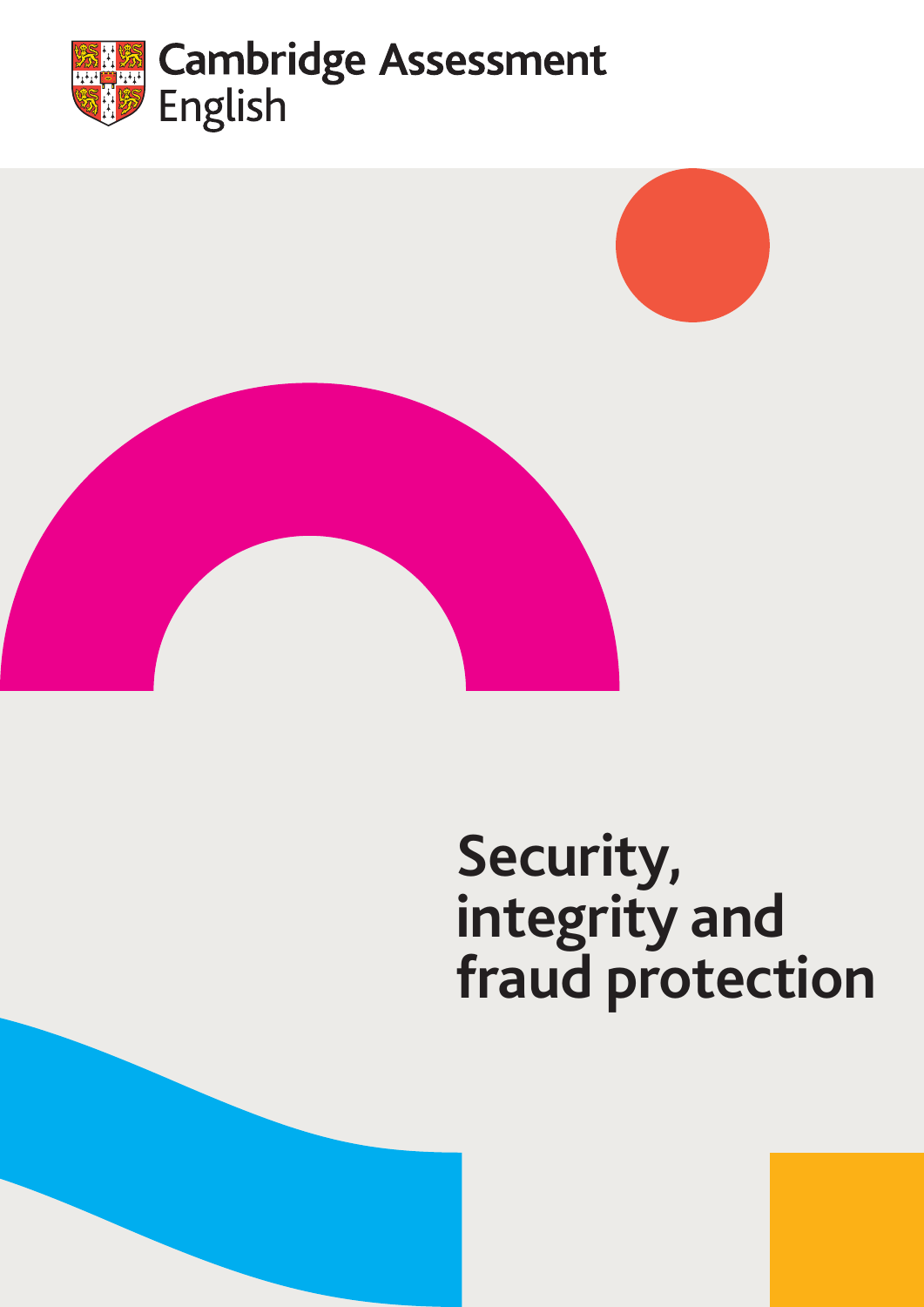# **Security, integrity and fraud protection**

B2 First, C1 Advanced and C2 Proficiency are designed for use by further and higher education institutions for a variety of purposes, including for admissions. Exam quality, integrity and security are critical to educational institutions when processing admissions from international students.

Our robust and comprehensive approach covers all areas – from exam development, delivery and results processing, through to post-exam review and evaluation.

All the development and production processes of the exam, as well as the post-exam marking and administration, are managed and controlled centrally in Cambridge. This means you can trust the results as a valid and accurate reflection of a candidate's ability.

Our systems and processes for designing, developing and delivering our exams and services are certified as meeting the ISO 9001:2008 standard for quality management. For more on our rigorous approach to quality management, you can download the publication *Principles of Good Practice: Research and Innovation in Language Learning and Assessment* from **[cambridgeenglish.org/principles](http://cambridgeenglish.org/principles)**.

# 1. SECURITY OF EXAM MATERIALS

All our security measures are designed to ensure that candidates cannot receive prior knowledge of the content of exam materials.



#### **Exam paper production**

Tasks and items are selected from a secure electronic item bank and individual papers are constructed for each exam sitting. The item bank is refreshed regularly with new material.

Exam questions for the item bank are commissioned from our teams of expert item writers. The item writers have extensive experience in the field of English language teaching and are experienced in the production of exams. All of them work in accordance with strict guidelines governing the type of content that is suitable for a global audience of test takers and conforms to the required quality standards.

Once the initial questions have been written the vetting and editing takes place – questions are reviewed for suitability for inclusion in exams and amendments are made.

The questions are then trialled (for Speaking and Writing questions) or pretested (for Reading, Use of English and Listening questions) with real candidates. We perform statistical analysis of the candidates' results and look at expert feedback to make sure that our exams are accurate and fair, with each individual question pitched at the right level. It is also a way of making sure that exam content is appropriate and that people from different countries and cultures do not widely differ in the way they perform in an exam, or that neither male nor female candidates are disadvantaged.

After pretesting and trialling, the materials that are found to be satisfactory are put into our item bank. This is a secure database of questions which are stored along with detailed information about their content and level of difficulty. This means that when we construct the exams, we can be sure that each version is created to the same standard.

If questions do not behave as they should do, they are either sent back to the beginning of the cycle for further editing (before being pretested or trialled again) or they are rejected and not used.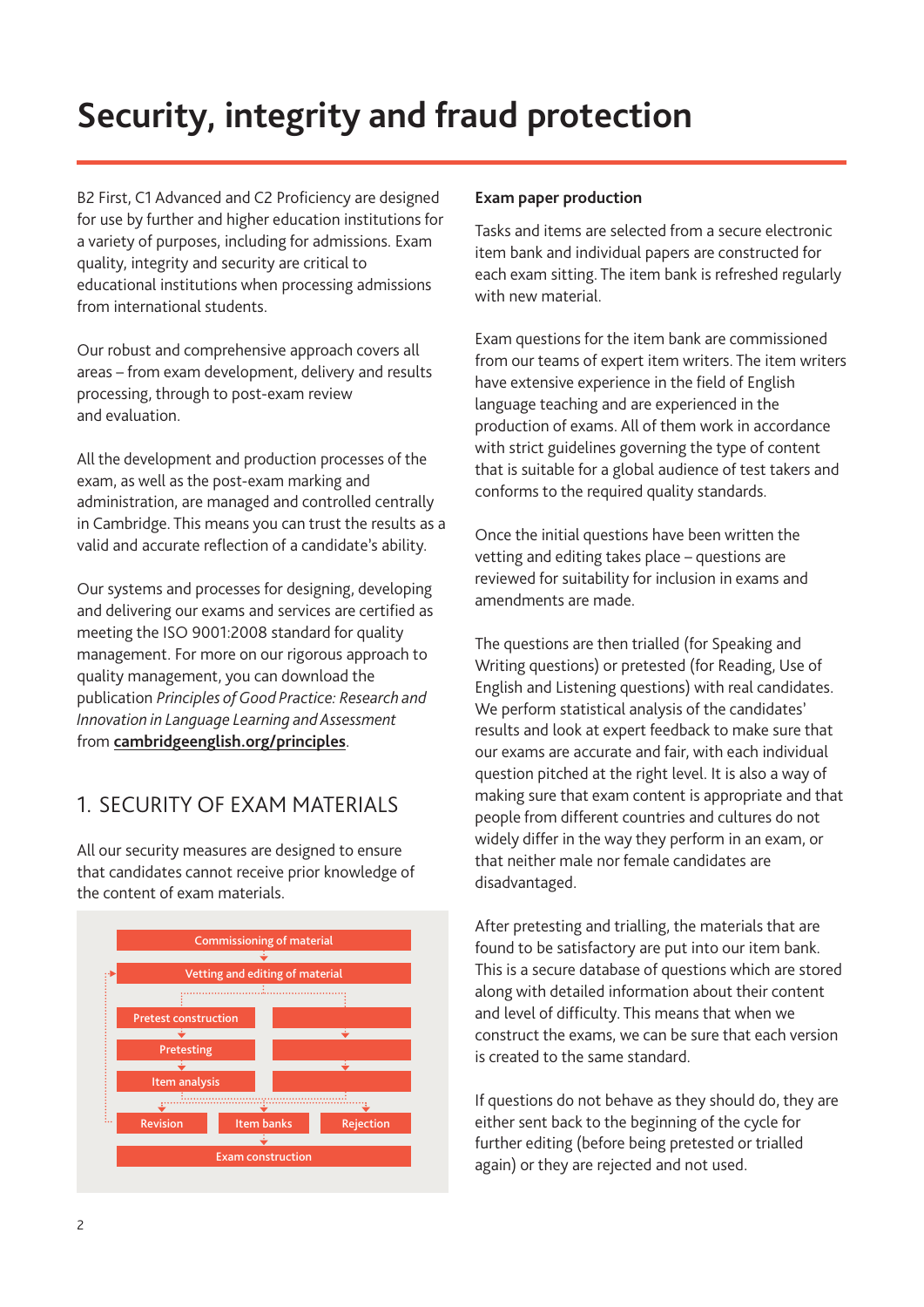#### **Secure storage and despatch of materials**

All confidential exam materials are printed and stored within our own high-security premises and despatched securely to authorised exam centres by courier.

#### **Secure storage of exam materials by the centre**

Centres must adhere to strict requirements for the storage and transport of materials.

#### Security of materials on exam day

There are strict guidelines for the handling of materials on exam day to prevent unauthorised access.

#### Specific security measures for computer-based tests

Our test delivery system delivers heavily encrypted assessments via the internet directly to exam centres, with materials only decrypted at the start of the exam. Materials can be accessed only during a specified time window, after which they cannot be viewed.

# 2. SECURITY IN EXAM ADMINISTRATION

The following procedures are designed to ensure absolute security during each exam session. Candidates can only take our exams at one of our authorised exam centres.

#### **Candidate ID checks**

Our authorised exam centres check each candidate's photographic ID on the day of the exam. If a supervisor or invigilator is not satisfied with the identity of the candidate, they will refuse them entry.

#### **Test day photographs**

Photographs of candidates are taken on the day of their exam and these can be viewed by recognising organisations through our online Results Verification Service. We use a leading biometric supplier, Aware, which also provides services for immigration bodies and for the FBI.

#### **Standardised testing procedures**

We provide step-by-step instructions and scripts for supervisors and invigilators to ensure that exam administration is standardised, secure and fair throughout all our centres. For example, packets of exam papers must be opened in front of the candidates and completed papers must be sealed in an envelope directly after the exam finishes.

#### **Invigilation**

Supervisors and invigilators undergo character checks and receive full training in all areas of exam procedure, including how to detect attempts to cheat.

# 3. SECURITY OF OUR EXAM CENTRES

All our authorised exam centres follow a detailed code of practice which ensures the highest standards of security throughout the testing process, from registration to the recording of results. Prior to approval centres are inspected to make sure they can provide suitable facilities, and they are regularly inspected.

Centres follow strict procedures in administering our exams in a fair, secure and unbiased manner. As part of our commitment to security, we carry out:

- pre-approval checks and an inspection
- routine inspections and checks, including unannounced inspections
- monitoring of anomalies in performance.

### 4. SECURITY IN MARKING AND ISSUING OF RESULTS

Our post-test processes are designed to ensure absolute security in marking and rigorous checks of results before they are released.